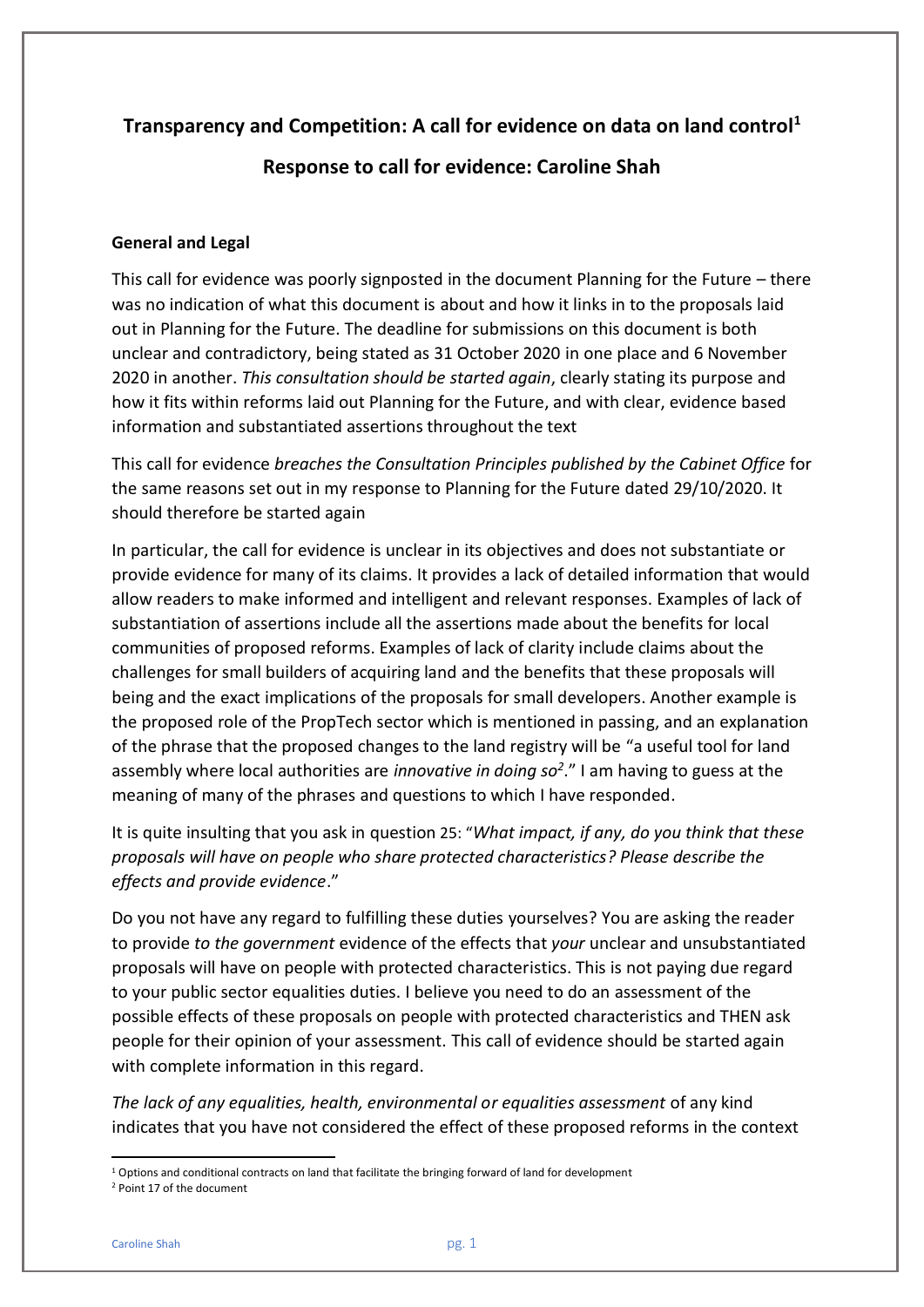of the wider Planning Reforms of which they form part, namely the proposals in the White Paper: Planning for the Future. This is a great oversight that undermines both consultations.

## **1. Improved ability of local communities to play an informed role in the development of neighbourhoods**

You state in this document that increased transparency of contractual arrangements used to exercise control over the buying and selling of land (such as the use options and rights to buy land when planning permission has been granted) will "*improve the ability of local communities to play an informed role in the development of neighbourhoods*". You also state in point 9. (backed up by point 45) that "*without comprehensive information on those controlling land, local communities cannot fully understand the likely path of development in their area*"

However, the document provides absolutely no evidence of how any such improved ability of local communities to play an "informed role in the development of neighbourhoods" will come about and what the role will be.

Certainly, in the context of the proposed planning reforms of which this call for evidence forms part, there will be little scope for local communities to play any role at all in the development of their neighbourhoods, and the publication of *already existing contractual arrangements* to exercise control over the buying and selling of land is of little positive use or value to local residents.

It is also not possible to understand how land registry data on contractual arrangements on land will help communities "fully understand the likely path of development in their area". According to the Planning Reforms, the likely path of development will be established in Local Plans when our neighbourhoods are designated as areas for "growth", "renewal" or "protection". "Understanding" when developers are acquiring land interests to push through the government plans is hardly a benefit for local communities. It is much greater benefit to developers and other people seeking to invest in land as they will be able to put pressure on other landowners in that "path" of development to enter in to similar contracts so that land clearance becomes a self-fulfilling prophecy.

# **Question One: Is there a public interest in collating and publishing additional data on contractual controls over land?**

No. The disadvantages that accrue to communities from disclosing contractual matters outweigh the benefits that would accrue to developers from their publication.

By publishing the data on who has a contractual arrangement to buy and sell land where, you simply support the ability of developers and other people looking to acquire land as an investment to identify areas where some people may have entered in to such arrangements but others have not done so and may not wish to do so. Developers and other investors can then put pressure on people who do not wish to sell with the aim of clearing a large – or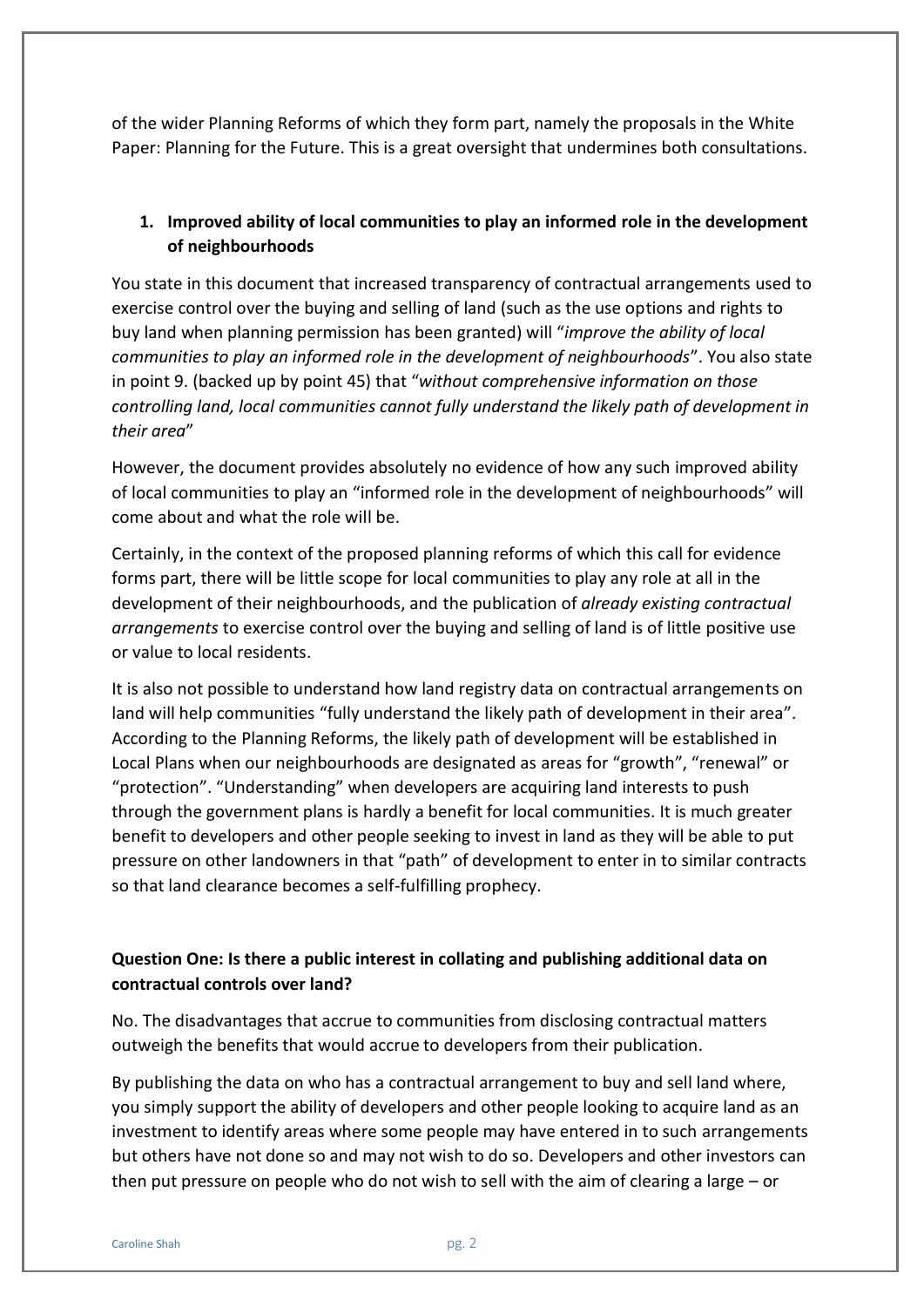smaller – area for development. This can make the lives of people in local communities all over England hellish and result in them feeling forced to leave so that developers can move in.

You mention in point 17 that these proposals will facilitate land assembly for development. From a local community point of view, the clearing of areas of our neighbourhoods in which we have our homes for redevelopment – whether such areas are large or small – is not something that should become seen as a commodity activity to support the building industry.

I find it worrying that you state in point 17 that one benefit of disclosing information on land control is that "*the public can see if private owners are stalling development*". Firstly, it is not clear what is meant by this statement as ownership or right to ownership of land with planning permission does not automatically mean that the owner will build on it. Secondly, it is not clear how the disclosure of contractual interests in land will enable the public to see "if private owners are "stalling" development, because the public will just see where such contractual arrangements exist and when they expire. If the original landowner wishes to hold on to their land, they have every right to do so, no matter the intentions of developers to develop the land around.

Are you thinking of introducing a requirement that anyone who gets planning permission *must* go ahead with plans as per the planning permission granted? If not, it is hard to apply the statement that people are stalling development by not going ahead with building when planning permission has been granted.

#### **Small builders and local communities**

You state in points 19<sup>3</sup>, 20<sup>4</sup> and 21<sup>5</sup> that the proposals for land registry reform will benefit small builders as they will be able to see more easily where parcels of land exist on which contractual arrangements exist or where they may be able to enter in to contractual arrangements to acquire the land.

This appears to be a mechanism to facilitate **small site development** on a large scale that is being legislated for in the London Plan across Growth Areas, euphemistically known as "opportunity" areas, across Greater London and which could be extended across the country.

This is not in the public interest as it will facilitate the destruction of existing areas of land and local neighbourhoods as land rights are sold piecemeal to small development companies.

<sup>3</sup> "19. The lack of transparency particularly affects SME builders who are more likely to find the effort required to identify and understand land affected by contractual controls onerous. The Government wishes to encourage more small builders and developers to enter the residential construction market to increase the number of houses built."

<sup>&</sup>lt;sup>4</sup> "20: Both the HBF and the Federation of Master Builders (FMB) have identified a lack of small sites as a major barrier to their members"

<sup>&</sup>lt;sup>5</sup> "21. Although the land register contains information on land ownership and interests, it can be costly and time-consuming to identify suitable development sites*. A parcel of land must be found and then all interests in it—including contractual controls—must be individually assessed*. These costs make it harder for new firms or self-builders to find plots and enter the market, and for existing firms to expand beyond their locality."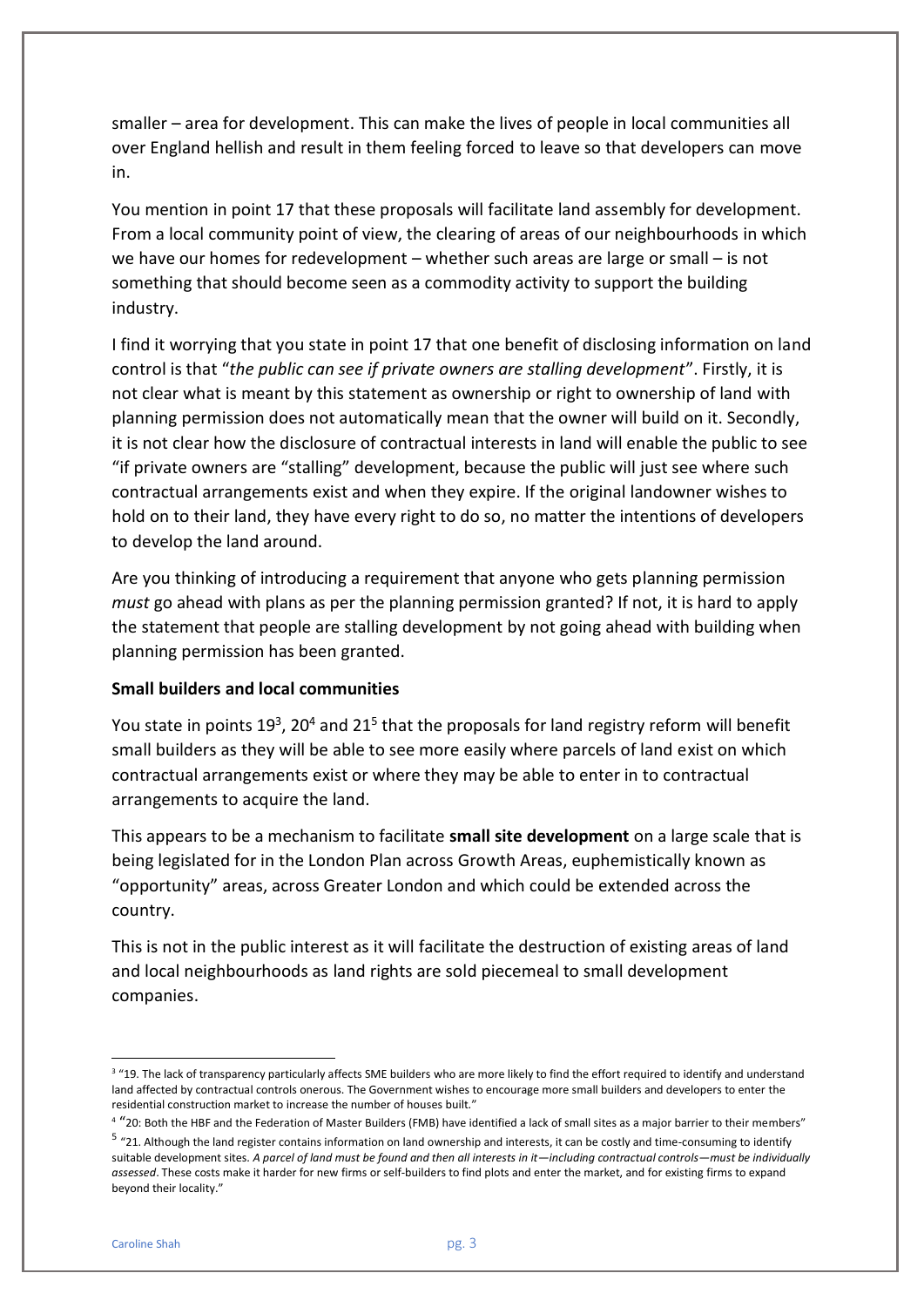#### **Question 20: Economic Impact**

You ask only about the economic impact of the proposed reforms when you should be asking about whether these reforms will support sustainable development in terms of the environment, biodiversity, access to basic needs such as water and the socio-economic effects of the reforms.

The reforms will speed up *large-scale development on large and small sites* by large and small builders across the country bringing in big business and big money. This economic and development model will increase the gap between the rich and the poor and result in greater social exclusion.

Local people will end up feeling forced to leave the area as land is cleared around them for development or – if they are the last people left – may actually be forced to leave through the use of compulsory purchase orders. These reforms will not help to bring about sustainable development in any true sense.

Whilst the reforms will doubtless speed up the process of land acquisition by developers, local communities will have no say in what happens and receive no benefit from such activities.

#### **Question 24: Trust in the Planning System**

The likely pattern of development in any area will be determined in future by whether the area is designated for "growth", "renewal" or "protection".

The question whether the "lack of accessible and understandable data on contractual controls on land make it more difficult for local communities to understand the path of development" is a red herring.

It is misleading and the wrong question. It should not matter who owns land because planning legislation and laws protecting the environment, habitats, equalities and health should protect local communities from the wrong kind of development and should prevent development from going along the "wrong path".

It is the failure of our public authorities to insist that developers follow legal requirements and the lack of robust environmental, equalities, biodiversity and health impact assessments that is the problem.

The proposed reforms to the planning system, including the ones suggested here, undermine my trust and confidence in the planning system to deliver truly sustainable development that delivers democratically-agreed outcomes for the environment, equalities, health and biodiversity alongside economic outcomes.

Desired economic outcomes, just like the scale of development, are being imposed by the government without any concern for the wider impacts on society, people and the environment of their plans.